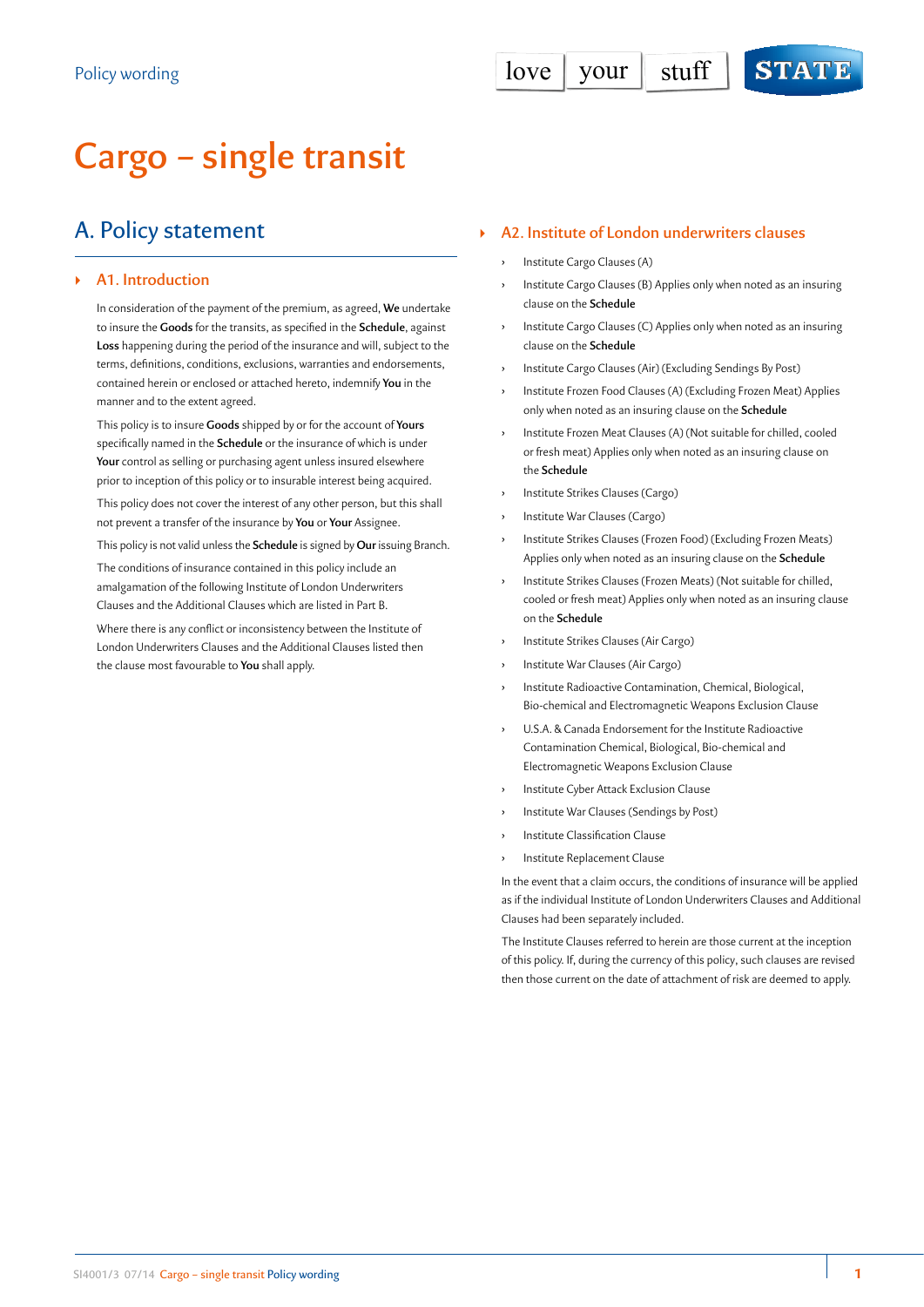## B. Risks covered additional clauses

## ` **B1. Aircraft clause**

Where the words "ship", "vessel", "watercraft", "seaworthiness", "ship-owners", "vessel owner" or "bill of lading" appear in this policy or its attachments, they are deemed to include also the words "aircraft", "airworthiness", "aircraft owner" or "air waybill". "Owner", for the purposes of describing any carrier in this policy or its attachments, is deemed to include "operator".

### ` **B2. Concealed damage clause**

This policy is extended to cover **Loss** of the **Goods** which is not found immediately at the place of final destination because of a delay in unpacking, provided:

- 1. the **Loss** is discovered within 60 days of arrival, and
- 2. the packaging, case or container did not show any sign of **Loss**, damage or staining, and
- 3. the packaging, case or container is kept by **You** so **We** can inspect it.

This clause does not cover **Loss** of the **Goods** that occurred after delivery at the place of final destination.

This clause only applies to cargo that is not temperature sensitive.

## ` **B3. Consolidation and other handling clause**

This policy is extended to cover the **Goods** if they are stopped prior to their final destination for the purpose of:

- 1. consolidation or deconsolidation, or
- 2. packing or repacking, or
- 3. containerisation or de-containerisation, or
- 4. distribution or redistribution.

This clause will operate for a period of no more than 30 days from the first stoppage unless **You** have requested, and **We** have agreed to, an increase in time up to 60 days.

This clause does not modify any relevant Institute Clauses or similar Clauses that control the length of time the **Goods** may continue in the ordinary course of transit from discharge from the overseas vessel or aircraft.

#### ` **B4. Contamination clause**

This policy is extended to cover **Loss** of the **Goods** that can be attributed to the risk of contamination during the transit.

The **Goods** must be first covered by the Institute Cargo Clauses (A) or similar All Risk Clauses at the time of the **Loss**.

Cover is subject to the Deck Cargo Clause in this policy.

## ` **B5. Debris removal clause**

This policy is extended to cover the costs of disposal, removal and destruction of damaged **Goods** provided a claim is payable elsewhere in this policy.

This extension does not cover:

- 1. any liability, cost, or expense, relating to pollution, contamination, or pollution clean-up, or
- 2. any fines or penalties.

The most **We** will pay is the limit stated in Part E4 of this policy.

### ` **B6. Deck cargo clause**

This policy does not cover **Loss** caused by water of any kind when the **Goods** are transported on the deck of a vessel or craft.

This clause does not apply if the **Goods** are transported in fully enclosed ISO containers of solid wall and roof construction.

### ` **B7. Deliberate damage – pollution hazard clause**

This policy is extended to cover **Loss** of the **Goods** by order of any government or statutory authority exercising their power of jurisdiction granted by legislation to prevent or reduce a pollution hazard or threat of such hazard, provided:

- 1. the **Goods** are being transported on water at the time of **Loss**, and
- 2. the hazard that required the intervention by the authority would have caused **Loss** to the **Goods** had the authority not intervened.

### ` **B8. Destination clause**

This policy is extended to continue to cover the **Goods**:

- when the destination is changed, and
- 2. until the **Goods** arrive at the final destination,

regardless of the destination stated in the Certificate of Insurance, Application, or Bill of Lading.

This clause does not modify any relevant Institute Clauses or similar Clauses that control the length of time the **Goods** may continue in the ordinary course of transit from discharge from the overseas vessel or aircraft.

## ` **B9. Duty clause**

This policy is extended to cover the increased value of the **Goods** when additional Duty or other taxes at the port or final destination is imposed by a Customs Authority or similar, provided:

- 1. a claim is payable under this policy for **Loss** of the **Goods**, and
- 2. **You** had insurable interest in the **Goods** at the time of the **Loss**.

This extension does not cover:

- a. total or partial **Loss** of the **Goods**, or
- b. general average, salvage and/or salvage charges,

arising before the Duty or other taxes are payable.

**You** must attempt to recover the Duty or other taxes in writing from the Customs Authority or similar.

**We** will pay the same percentage as that applicable to the **Loss** claim.

The most **We** will pay is the limit stated in Part E4 of this policy.

This clause applies to imports only.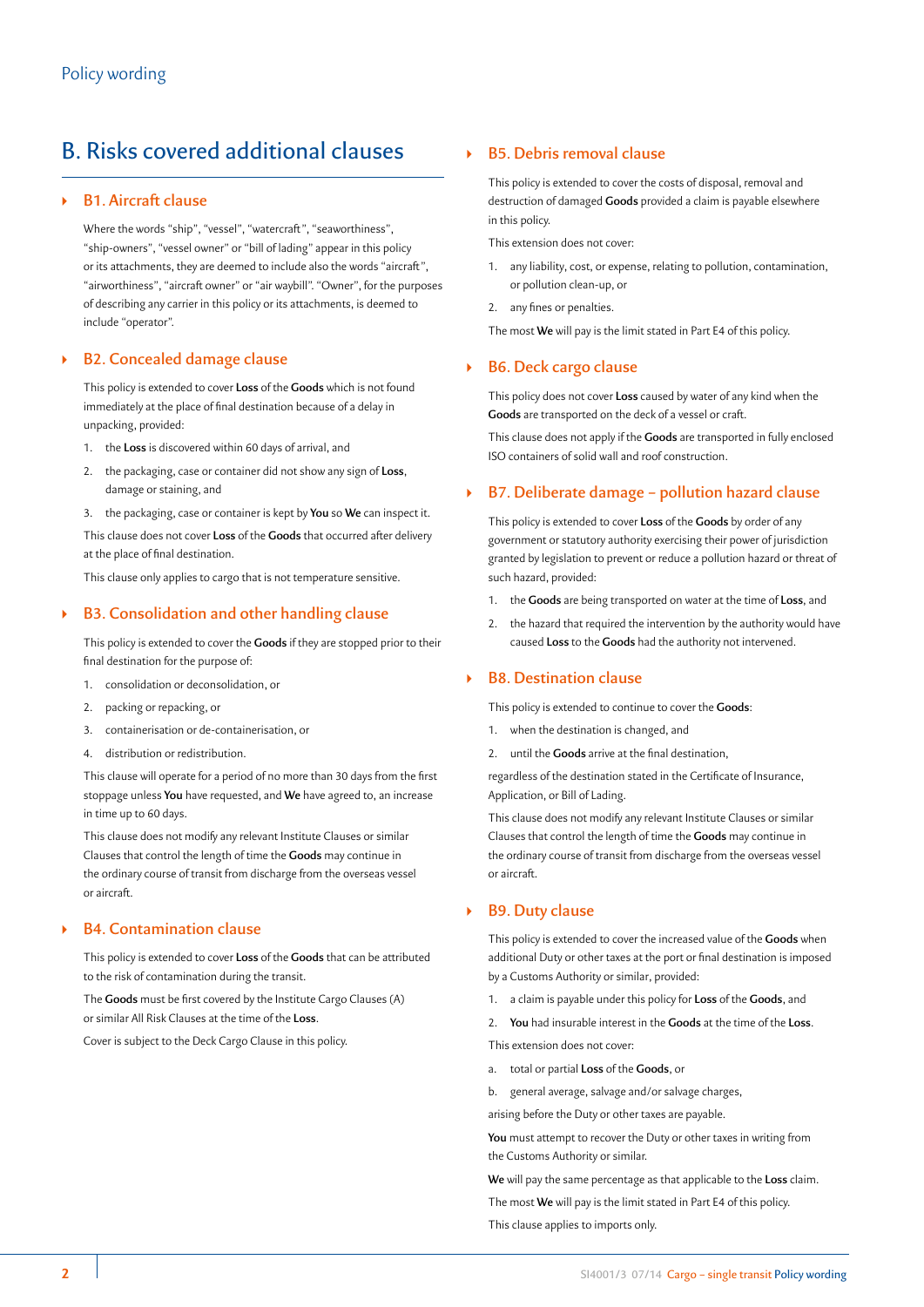## ` **B10. Errors and omissions clause**

This policy will not be biased by:

- 1. an error or omission, or
- 2. incorrect valuation or description of the:
	- a. **Goods**, or
	- b. vessel, or
	- c. risk, or
	- d. voyage,

provided **You** tell **Us** about the error or omission as soon as **You** discover it. This clause will not alter the clauses, conditions or limits of this policy.

## ` **B11. General average, salvage charges and "both to blame collision" clause**

This policy covers general average and salvage charges in full and any contribution **You** are legally liable for under any contract of affreightment.

### ` **B12. Insufficiency or unsuitability of packing clause**

This policy does not cover **Loss** of **Goods** caused by insufficiency or unsuitability of packaging, or preparation of the **Goods**, unless:

- 1. the packaging and preparation was in accordance with **Your** usual custom and the custom of **Your** industry, and
- 2. any insufficiency or unsuitability of packaging or preparation occurred without **Your** knowledge.

For the purpose of this clause, 'packing' includes stowage in any container of liftvan.

This clause does not waiver **Our** subrogation rights.

This clause altogether replaces any exclusion clause within the Institute Clauses or other similar clauses incorporated in this policy, relating to insufficiency or unsuitability of packaging.

#### ` **B13. Labels clause**

This policy is extended to cover the costs of new:

- 1. labels, and/or
- 2. capsules, and/or
- 3. wrappers,
- and the costs of:
- a. re-labelling, and/or
- b. re-conditioning,

of **Goods** that suffer a **Loss**, provided:

- i. the Loss is only to the labels, wrappers or capsules of the **Goods**, and
- ii. a claim is payable elsewhere in this policy.

If new labels, wrappers or capsules cannot be obtained, **We** will treat the **Loss** as a total **Loss** and **You** must dispose of the **Goods** appropriately, or have the **Goods** destroyed in the presence of a representative of both **You** and **Us**.

### ` **B14. Loading and unloading clause**

This policy is extended to include cover during loading and unloading; from the time the **Goods** are lifted from the ground or loading dock immediately adjacent to the **Conveyance**, to the time the **Goods** are lifted from the **Conveyance** and placed on the ground or loading dock immediately adjacent to the **Conveyance**.

## ` **B15. Mechanical and/or electrical derangement exclusion clause**

This policy does not cover mechanical and/or electrical derangement to the **Goods** unless caused by a risk covered by this policy resulting in visible **Loss** to the **Goods**.

## ` **B16. New Zealand goods and services tax clause**

If **You** are required to pay GST after receiving any indemnity payment under this policy, **We** will reimburse **You** the cost of that tax.

Where **We** are able to recover that tax, any monetary limit stated in this policy is deemed to be exclusive of GST.

For the purpose of this clause, GST means tax payable under section 5(13) of the Goods and Services Tax Act 1985 or under any statutory amendment to, or re-enactment of, the Section or Act.

### ` **B17. Packing clause**

**Your** rights under this policy will not be prejudiced by **Your** acceptance of a Claused Bill of Lading or delivery docket endorsed "**Goods** insufficiently packed" or similar.

### ` **B18. Proof of quantity clause**

With reference to all consignments of the **Goods**; a clean Bill of Lading, or shipper's load and count, shall be sufficient confirmation that the stated quantity of **Goods** was consigned.

## ` **B19. Replacement of used and/or second-hand machinery and/or their spare parts clause**

If the **Goods** are:

- 1. used, and/or
- 2. second-hand machinery, and/or
- 3. their spare parts,

and suffer **Loss** covered by this policy, the sum recoverable shall not exceed such proportion of the cost of replacement or repair of such part or parts as it bears to the value of a new machine or part.

## ` **B20. Sealed container clause**

When **Goods** are shipped in shipping containers, claims for **Loss** by:

- 1. theft, or
- 2. pilferage, or
- 3. shortage, or
- 4. non-delivery,

will not be invalidated by the fact that the seal on the container is intact at the point of unload, provided **You** are able to provide **Us** with documentation to prove the quantity of **Goods** loaded into the container.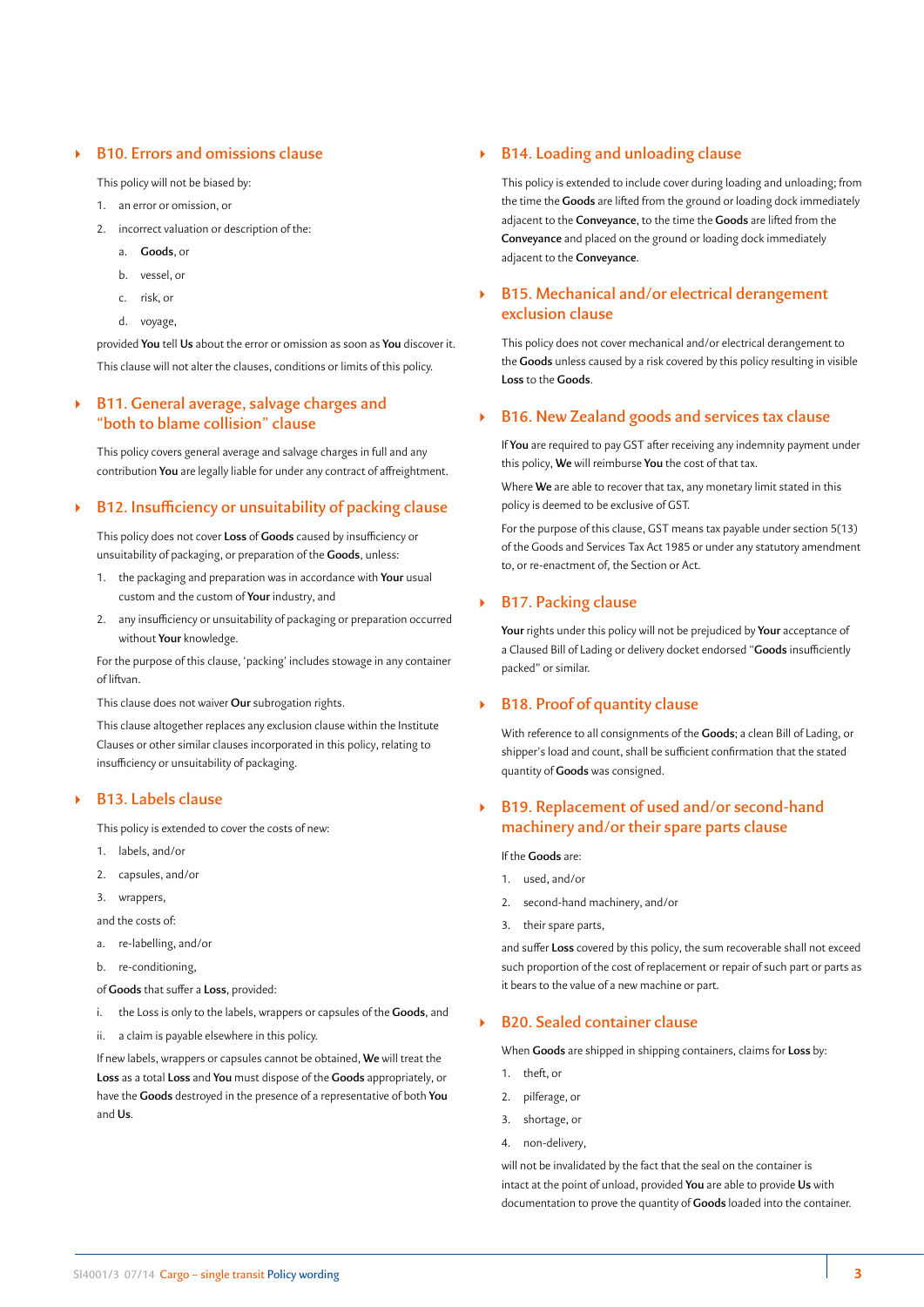## ` **B21. Shelf life expiry exclusion clause**

This policy does not cover **Loss** caused by any process of:

- 1. maturing, or
- 2. ripening, or
- 3. aging,

unless caused by a risk covered elsewhere in this policy.

#### ` **B22. Spontaneous combustion clause**

This policy is extended to cover **Loss** of the **Goods** by spontaneous combustion during the transit.

## ` **B23. Termination of transit clause (terrorism) -1/1/02**

This clause shall be paramount and shall override anything contained in this insurance inconsistent therewith.

Notwithstanding any provision to the contrary contained in this policy or the Clauses referred to within, it is agreed that in so far as this policy covers **Loss** to the **Goods** caused by any terrorist or any person acting from a political motive, such cover is conditional upon the **Goods** being in the ordinary course of transit and, in any event, shall terminate,

- 1. as per the transit clauses contained within this policy, or
- 2. on delivery to the consignee's or other final warehouse or place of storage at the destination named herein, or
- 3. on delivery to any other warehouse or place of storage, whether prior to or at the destination named herein, which **You** elect to use either for storage other than in the ordinary course of transit or for allocation or distribution, or
- 4. in respect of marine transits, on the expiry of 60 days after completion of discharge over-side of the goods hereby insured from the overseas vessel at the final port of discharge, or
- 5. in respect of air transits, on the expiry of 30 days after unloading the **Goods** from the aircraft at the final place of discharge,

#### whichever occurs first.

If this policy or the Clauses referred to within specifically provide cover for inland or other further transits following on from storage, or termination as provided for above, cover will re-attach, and continues during the ordinary course of that transit terminating again in accordance with 1. above. This clause is subject to English law and practice.

#### ` **B24. Unseaworthiness of vessel or craft clause**

The exclusion clause pertaining to unseaworthiness and unfitness contained in the Institute Clauses, or other similar Clauses, incorporated in this policy is deleted and replaced by:

This policy does not cover **Loss** arising from the,

- 1. unseaworthiness of vessel or craft or unfitness of vessel or craft for the safe carriage of the **Goods**, where **You** are privy to such unseaworthiness or unfitness at the time the **Goods** are loaded therein, or
- 2. unfitness of container liftvan or land **Conveyance** for the safe carriage of the **Goods**, where the loading therein is carried out prior to the attachment of this insurance or by **You** or **Your** servants.

Where this insurance has been assigned to the party claiming hereunder who has bought or agreed to buy the **Goods** in good faith under a binding contract, then 1. above shall not apply.

**We** waive any breach of the implied warranties of seaworthiness of the ship and fitness of the ship to carry the **Goods** to destination.

#### ` **B25. Waiver of abandonment clause**

Any attempted measures taken by **You** or **Us** with the intention of:

- 1. saving, or
- 2. protecting, or
- 3. recovering,

the **Goods**, shall not:

- a. be considered a waiver or acceptance of abandonment, or
- b. otherwise prejudice the rights of either party.

#### ` **B26. Waiver or release clause**

This policy will not be invalidated by **Your** acceptance of waiver or release of liability contained in a contract of:

- 1. carriage, or
- 2. charter party, or
- 3. bill of lading, or
- 4. waybill, or
- 5. receipt from any:
- a. carrier, or
- b. owner or operator,

of any vessel, terminal or storage facility,

provided **Your** acceptance is made innocently prior to **You** becoming aware of any occurrence of **Loss** to which the waiver or release applies.

#### ` **B27. War and/or strikes premium clause**

Notwithstanding anything to the contrary stated in the rates/premium applicable to the policy into which this Clause is incorporated, it is agreed that in the event of a transit to or from or within the geographical areas as listed as Elevated, High or Severe in the Global Watch List (GCWL), war and/or strikes risks in respect of such transits are held covered in accordance with the applicable war and/or strikes clauses contained in the policy at rate(s) to be agreed.

Where storage and/or other static exposures are also covered by the policy, this clause shall also apply to strikes risks from the time the relevant geographical area changes in the GCWL.

The applicable GCWL designated category for any particular transit/risk shall be that which is in force at the time transit/risk commences.

#### *Your attention is drawn to the list of excluded countries in General Conditions E2.*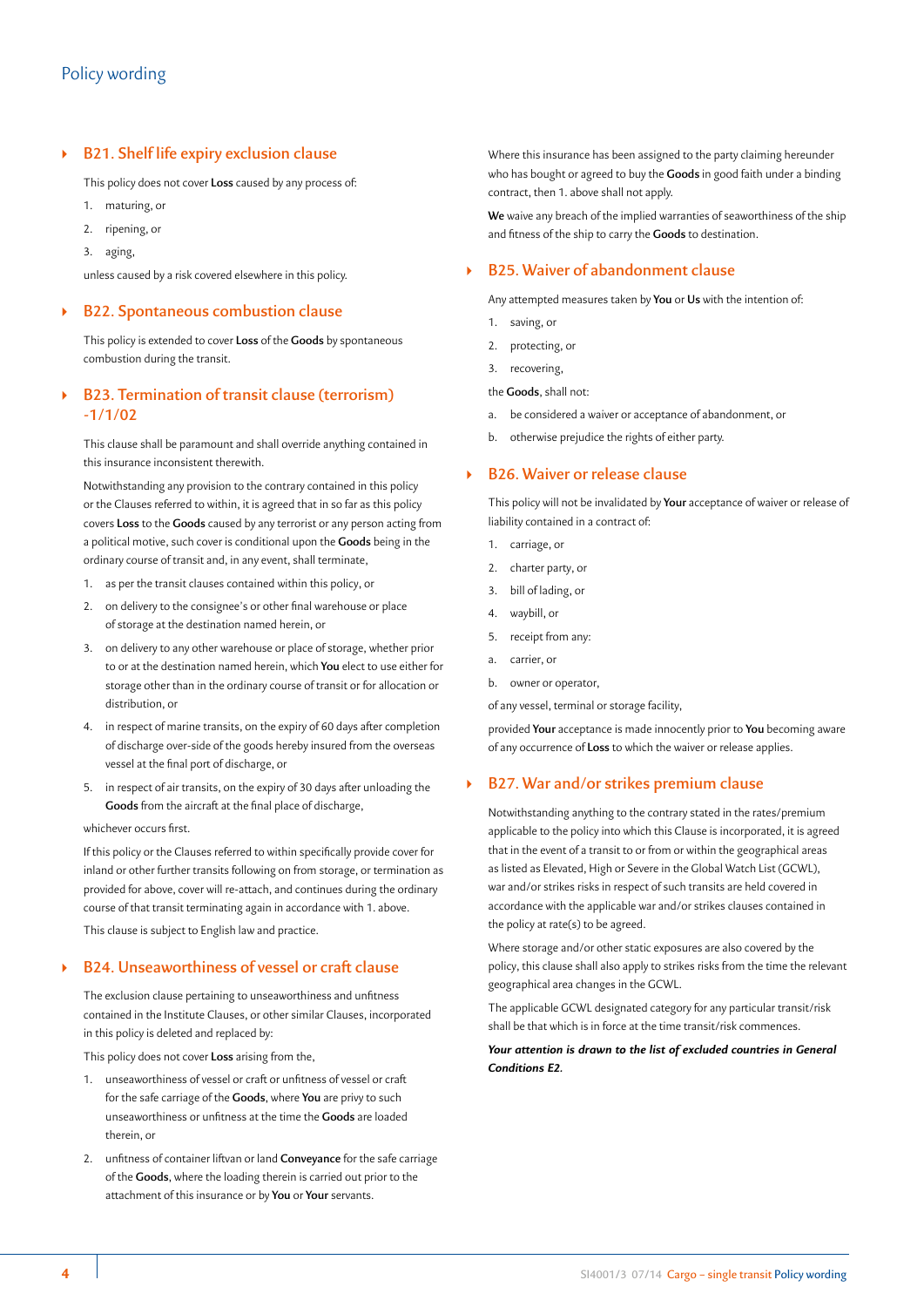## C. Exclusions

#### ` **C1. Climatic changes**

In no case shall this insurance cover **Loss** arising from normal atmospheric or climatic changes during the transit.

#### ` **C2. Contagious diseases**

This insurance does not cover **Loss**, deterioration or condemnation caused by contagious diseases of any nature whatsoever or by the notice of outbreak of any such disease anywhere in the world whether at the time of such **Loss**, deterioration or condemnation the **Goods** are in New Zealand or other countries or territories in the world or in the course of transit anywhere in the world.

#### ` **C3. Earthquake onshore in New Zealand**

Unless otherwise specified in the **Schedule** this insurance does not cover **Loss** caused by earthquake, volcanic activity, tsunami, subterranean fire or the consequences thereof. (Applicable solely to storage in New Zealand other than storage during the ordinary course of transit.)

#### ` **C4. Used or second-hand goods**

When the **Goods** are used or second-hand this insurance does not cover:

- 1. rust, oxidation and discoloration unless proximately caused by entry of sea, lake or river water into the vessel, craft, hold, **Conveyance**, container, liftvan or place of storage;
- 2. scratching, chipping and denting, unless proximately caused by any package or container being dropped whilst loading onto or unloading from the vessel, craft or **Conveyance**.

#### ` **C5. Embargo, rejection or prohibition**

This insurance does not cover **Loss** caused by embargo or by rejection, prohibition or detention by the government of the country of import or their agencies or departments, but does not exclude **Loss** to the **Goods** caused by risks insured hereunder and sustained prior to any such embargo, rejection, prohibition or detention.

## ` **C6. Processing of goods**

This insurance does not cover **Loss** to the **Goods**, while undergoing any production process, directly caused by any of the following:

- 1. The normal operation of that process.
- 2. Contamination by ammonia or similar refrigerant.
- 3. Error and/or omission in applying any process or formula.
- 4. Unexplained disappearance and/or shortage revealed by the taking of an inventory, or shortages that are due to clerical or accounting errors.
- 5. Exposure to weather conditions where the **Goods** are not normally left in the open.
- 6. The total or partial cessation of work or the retardation or interruption or cessation of any process.
- 7. Changes in artificially controlled temperature or atmosphere.
- 8. Causes which are not accidental and are foreseeable.

## ` **C7. Sanctions Limitation and Exclusion clause – This clause shall be paramount.**

No insurer shall be deemed to provide cover and no insurer shall be liable to pay any claim or provide any benefit hereunder to the extent that the provision of such cover, payment of such claim or provision of such benefit would expose that insurer to any sanction, prohibition or restriction under United Nations resolutions or the trade or economic sanctions, laws or regulations of the European Union, United Kingdom or United States of America.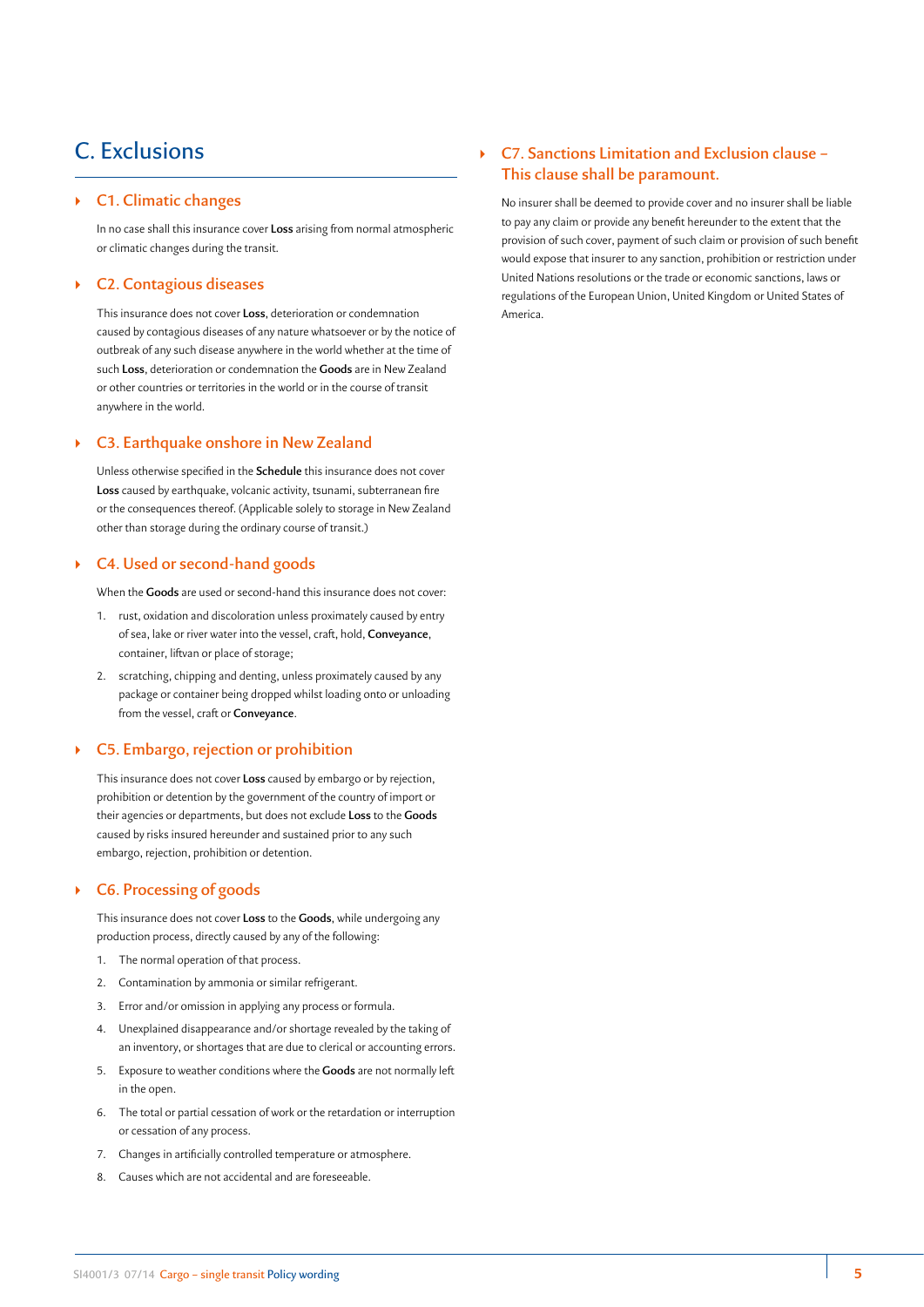## D. Claims

## ` **D1. Claims payable**

Claims are payable in New Zealand dollars, or other currencies as agreed with **You**. When claims are to be paid in an overseas currency the rate of exchange to be used is the bank selling rate set for the day that the claim is ready for settlement.

## ` **D2. Claims procedure**

#### **Duty of the claimant**

It is the duty of **You** and **Your** agents, in all cases, to take such measures as may be reasonable for the purpose of averting or minimising a **Loss** and to ensure that all rights against Carriers, Bailees or other third parties are properly preserved and exercised.

#### **Notification of claim**

As soon as **You** are aware of any **Loss** that is likely to result in a claim under this insurance **You** or **Your** agent must:

- 1. immediately notify **Us** or the claims settling agent named on the marine insurance certificate or, if no agent is specified, the nearest Lloyd's Agent. It is highly probable they will want to engage the services of an independent surveyor to oversee the handling of the claim and guide **You** through the procedures;
- 2. lodge a preliminary claim (Pro-forma Claim) on the ship-owner, airline operator, road or rail carriers, port authorities and any other bailee associated with the transit. The preliminary claim needs to be just a general advice containing sufficient information to identify the **Goods** and the nature of the **Loss**.

#### **Taking delivery**

#### **You** or **Your** agent must:

- 1. examine the **Goods** closely and, in the event of any obvious **Loss**, suitably note the delivery receipt;
- 2. if **Goods** are missing, note the number of packages short on the delivery receipt;
- 3. not, under any circumstances, issue a clean receipt for obviously damaged or missing **Goods**;
- 4. if the **Goods** are packed in a full container (FCL), examine the exterior of the container and note any damage;
- 5. if the **Goods** are packed in a full container (FCL), examine the seal affixed to the door and check that:
	- a. it is intact, and
	- b. it has the same number as recorded on original shipping documents.

Seals should be removed only by a responsible official and, in the event of **Loss**, should be retained as evidence;

- 6. if the **Goods** are perishable and the **Loss** is caused by temperature irregularity, retain any temperature recording charts;
- 7. if the **Loss** is apparent on taking delivery, request, in writing, the attendance of the carrier or bailee at a joint inspection. If it is possible, do not unload or unpack the **Goods** until a joint inspection has been carried out;
- 8. if the **Loss** is not apparent from the external appearance of the **Goods**, lodge a preliminary claim against all carriers and bailees within 3 days of delivery and request their attendance at a joint inspection.

### **After delivery**

- 1. If the **Loss** has arisen from water damage and the **Goods** were packed in a container, check for leaks. If it is not clear where water entered, identify the place by using a hose. Remember to water test rubber door seals if the water-damaged **Goods** were stowed near the door end of the container. The location of a leak can sometimes be identified by standing in the container, closing the door and looking for spots of light.
- 2. Take photographs of the damage and, if container delivery is involved, endeavour to film the **Loss** in situ. If a camera is not available, draw a sketch plan.
- 3. Retain all packing materials for independent inspection. In the event of the container being defective, if possible, do not return it until independent inspection has been carried out.
- 4. Take all reasonable measures to reduce the **Loss** and safeguard the **Goods** from further harm.
- 5. Maintain a record of any costs **You** incur in reducing or safeguarding the **Goods** from further **Loss**. Retain all invoices and vouchers associated with the **Loss**.
- 6. Once all costs are known complete a valued claim against the carrier and any other bailee involved with the carriage. The claim should be based on actual **Loss** suffered.
- 7. Assemble full documentation (refer below) on the claim and send to **Us** or to the appointed independent surveyor.

#### **Documentation**

Provision of full and complete documentation assists in decisions on claims and speeds up their processing.

To enable claims to be dealt with promptly, **You** or **Your** servants or agents are advised to submit all documentation without delay, including as applicable:

- 1. original certificate or policy of insurance;
- 2. original Bill of Lading, Airwaybill, consignment note or other contract of carriage. It is important to ensure that the document of carriage is an original or a copy containing all the conditions of transport (usually on the reverse);
- 3. supplier's invoice for the full shipment. If this does not specify the terms of sale this information should be separately provided;
- 4. shipping invoice together with the shipping specifications, weight dockets and packing lists;
- 5. delivery dockets. This will include tally notes, delivery receipts and EWP notes ("Examined Without Prejudice" – this is a delivery docket issued by a ship-owner acknowledging that the **Goods** have been examined and deficiencies found but is not admitting liability);
- 6. original or copy of any temperature recording chart;
- 7. invoices for repair and other costs incurred in remedying or preventing **Loss**;
- 8. sale notes or auction receipts where damaged **Goods** are sold;
- 9. copy of the preliminary (Pro-forma) claim and final, valued claim on the carrier or bailee and the responses received;
- 10. copy of the invitation to the carrier or bailees to attend a joint inspection of the **Goods** and the response received;
- 11. copies of any other correspondence exchanged with the carrier or bailee.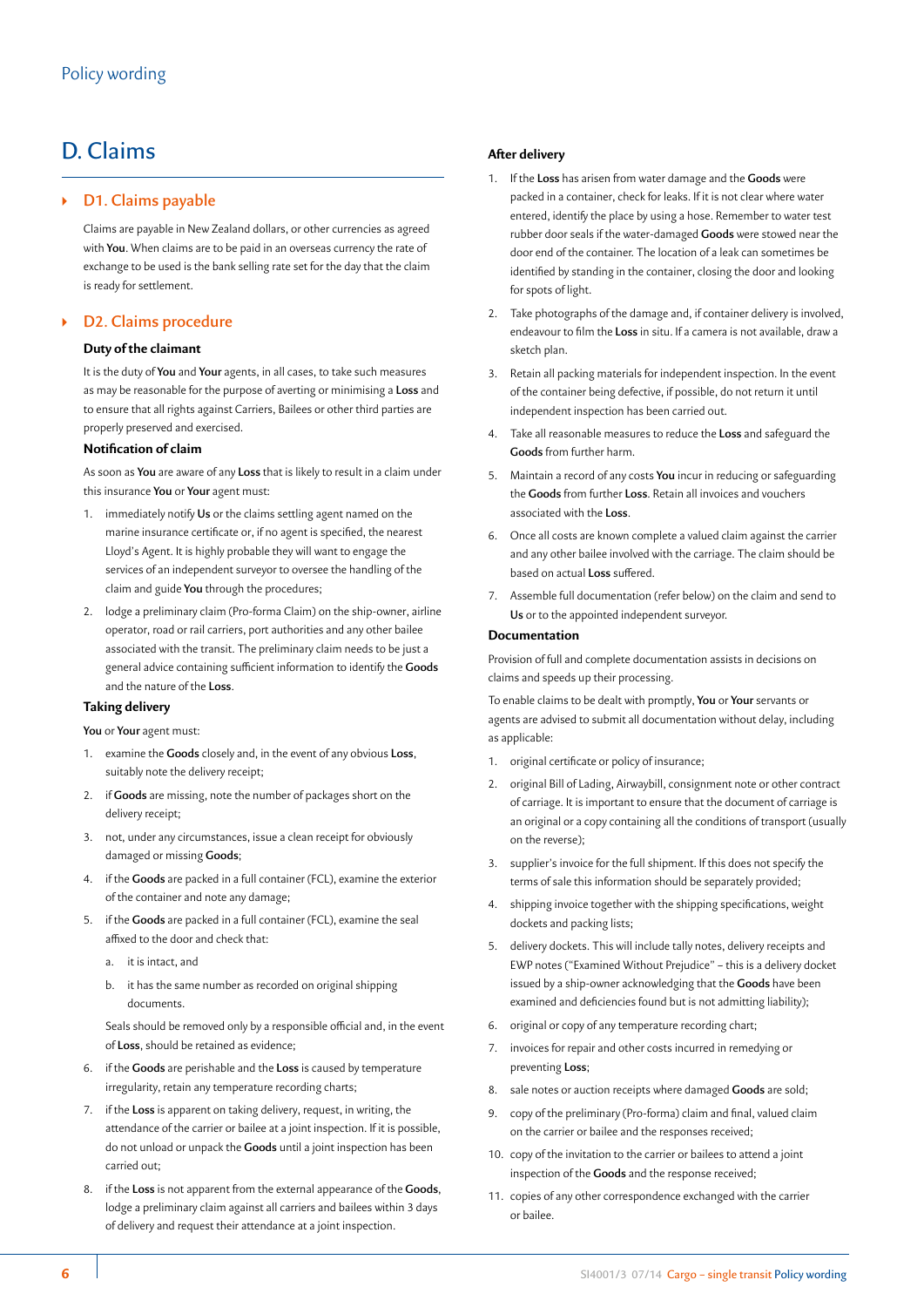## ` **D3. Pairs and sets**

Where any **Goods** consist of articles in a pair or set, this insurance shall not pay more than the value of any particular part or parts which may be lost or damaged, without reference to any special value which such article or articles may have as part of such pair or set, or more than a proportionate part of the sum insured on such pair or set.

## E. General conditions

## ` **E1. Termination of policy and notice period for cancellation**

The policy may be cancelled by either **You** or **Us** giving 14 days notice, in writing, to take effect from the date of such notice but risks covered under War may be cancelled at seven (7) days notice, risks covered under Strikes may be cancelled at seven (7) days notice or at 48 hours notice in respect of shipments to or from the United States of America. Notice shall commence from midnight on the day when it is issued but cancellation shall not apply to any risks that have attached in accordance with the cover granted hereunder before the cancellation becomes effective.

**We** may give notice to **Your** insurance agent or representative.

#### ` **E2. Voyages/transits insured**

Unless otherwise specified in the **Schedule**, voyages/transits from ports and/or places:

- 1. in New Zealand to destinations world-wide, or
- 2. world-wide to destinations in New Zealand,

are insured. However, this insurance specifically excludes voyages/transits beyond the customs border to, from, or within the following countries:

- **›** Afghanistan
- **›** Bangladesh
- **›** Commonwealth of Independent States Countries
- **›** Congo including Kinshasa (DR Congo)
- **›** Cote d'Ivoire
- **›** Eritrea
- **›** Indonesia
- **›** Iran
- **›** Iraq
- **›** Israel and the Palestinian Authority
- **›** Jordan
- **›** Lebanon
- **›** Nepal
- **›** Nigeria
- **›** North Korea
- **›** Pakistan
- **›** Saudi Arabia
- **›** Somalia
- **›** Sri Lanka
- **›** Sudan
- **›** Syria
- **›** Yemen
- **›** Zimbabwe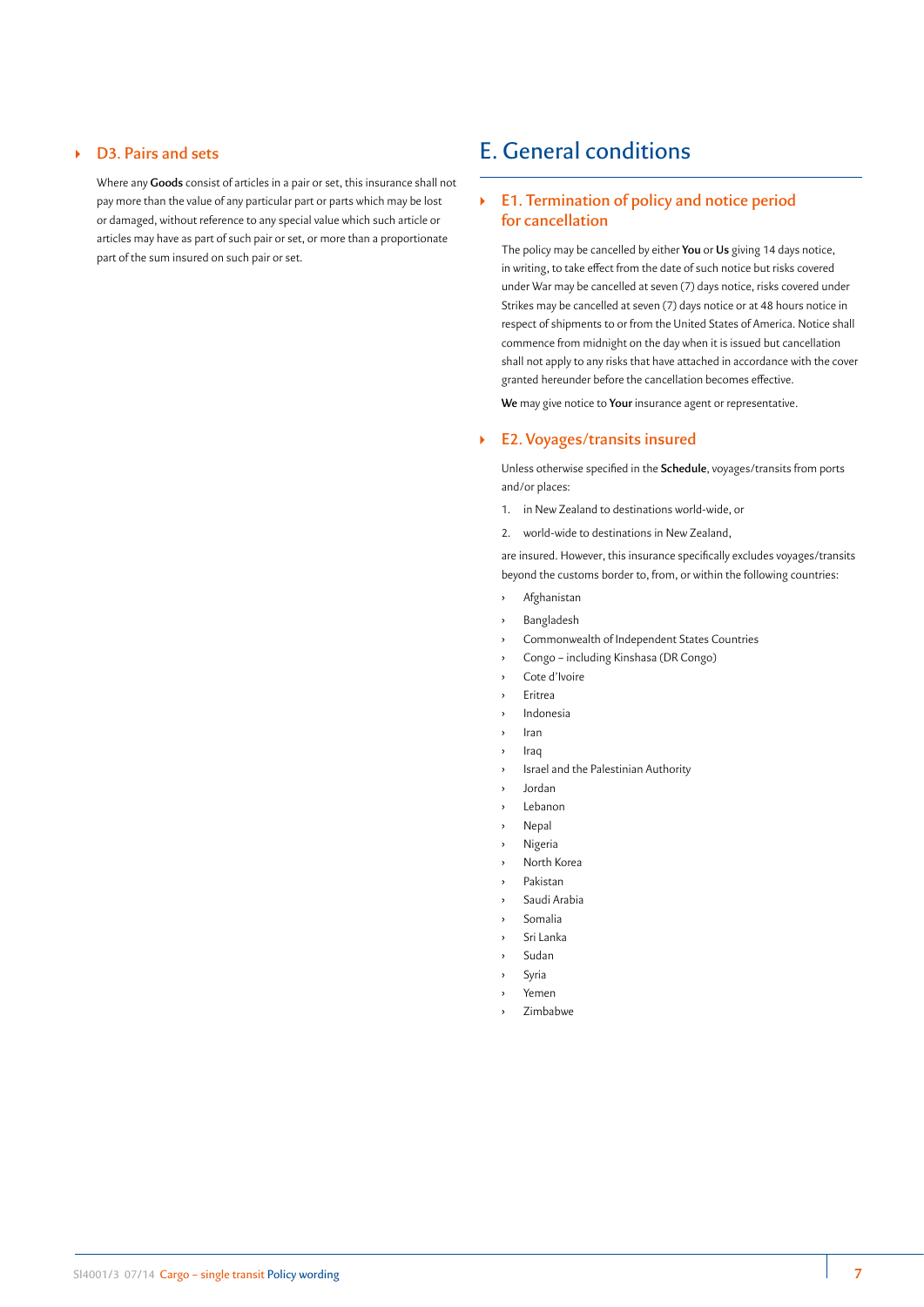## ` **E3. Basis of valuation**

Unless otherwise specified in the **Schedule** or agreed in writing prior to transit commencing, the basis of valuation for the purpose of declarations and the settling of claims shall be:

#### **(a) Exports and imports**

The prime cost of the **Goods** at the time of transit plus the expenses incurred of and incidental to shipping, the freight for which **You** are liable, the charges of insurance and the percentage specified in the contract of sale providing such percentage does not exceed the percentage stated in the **Schedule** and in no case shall exceed 25% of the C.I.F. value and for imports may be added the cost of Duty if applicable.

#### *(a-1) Your Own Machinery And Plant Consigned For, Or Returned From Repair*

The current market valuation of the machinery and/or plant insured at the time of the transit plus shipping costs, insurance and freight for the export and re-import, if incurred by **You**.

#### **(b) Inter-New Zealand sendings**

The selling price to the purchaser or purchase price from the seller plus insurance, freight and incidental shipping charges incurred by You, if not already included.

#### *(b-1) Stock Transfers*

The indemnity value, being the costs of raw materials and the costs of manufacture of the **Goods** at the time of **Loss** plus any additional costs of local storage and shipping incurred by **You**.

### *(b-2) Your Own Machinery And Plant Consigned For, Or Returned From Repair*

The current market valuation of the machinery and/or plant insured at the time of the transit plus shipping costs, insurance and freight for the consignment and return, if incurred by **You**.

#### **(c) Second-hand and returned goods**

Notwithstanding anything contained herein to the contrary the basis of valuation shall be the indemnity value plus shipping costs insurance and freight incurred by **You**.

#### **(d) Agreed value prior to declaration**

In the event of **Loss**, or arrival occurring before a declaration of value is made, it is agreed that the basis of valuation shall be the prime cost of the **Goods** plus the expenses of and incidental to shipping, the freight for which **You** are liable, the charges of insurance and the percentage as provided in the basis of valuation.

The prime cost is the cost at or about the time of shipment. The usual evidence is an invoiced price current at the time of the **Loss**. In the absence of any invoice at the time of the **Loss**, the prime cost shall be the market price at the time and place of the **Loss**.

## ` **E4. Limits of liability and deductibles**

The amount payable in respect of any one accident or series of accidents arising from the same event in any one location shall not exceed the sum insured as specified in the **Schedule** other than in respect of the following automatic extensions of cover for which the maximum limits of liability shall apply as follows:

| Debris Removal Clause | NZ\$5,000  |
|-----------------------|------------|
| Duty Clause           | NZ\$10,000 |

## **Deductibles**

For Inter-New Zealand Sendings.

Where the carrier is legally liable, the deductible shall be NZ\$2,000 unless varied in the policy **Schedule**. **You** must exercise **Your** rights to obtain the maximum recovery as per the Carriage of **Goods** Act 1979 and subsequent amendments.

For all other sendings, the deductibles, where applicable, will be set out in the policy **Schedule**.

The deductible shall be applied to each and every claim. Where more than one deductible applies the highest amount only shall prevail. All **Loss** occurring during any one insured transit that results in a claim payable under this policy shall be treated as one claim.

Claims under the General Average clause, the "Both to Blame Collision" clause, and the Duty of Assured clause, shall not be subject to a deductible.

#### ` **E5. Shipments of machinery**

Applicable to new machinery or similar goods.

In the event of **Loss** to any part or parts of an insured machine caused by a peril covered by the policy occurring, the sum recoverable shall not exceed the cost of replacement or repair of such part or parts plus charges for forwarding and refitting, if incurred, provided always that in no case shall **Our** liability exceed the insured value of the complete machine.

#### ` **E6. Change in circumstance**

In the event of any change in circumstances since the inception of the policy, or subsequent renewals which will materially increase the risk of claim, **You** shall immediately notify **Us** of such change. **We** shall then be entitled to adjust the premium and/or the terms of this policy with immediate effect.

Failure to comply with this obligation shall render the policy void at **Our** option from the date **You** knew, or ought to have known, of the change in circumstance.

#### ` **E7. Other insurance**

**You** shall immediately give notice to **Us** of any other policy of insurance covering the **Goods** for any of the same risks or liability as this insurance. If at the time any claim arises under this policy there is any other insurance covering the **Goods** for the same risks or liability, **We** shall only pay over and above the sum payable under that other insurance.

#### ` **E8. Law and jurisdiction**

The Law of New Zealand applies to disputes about this policy, and the New Zealand Courts have exclusive jurisdiction.